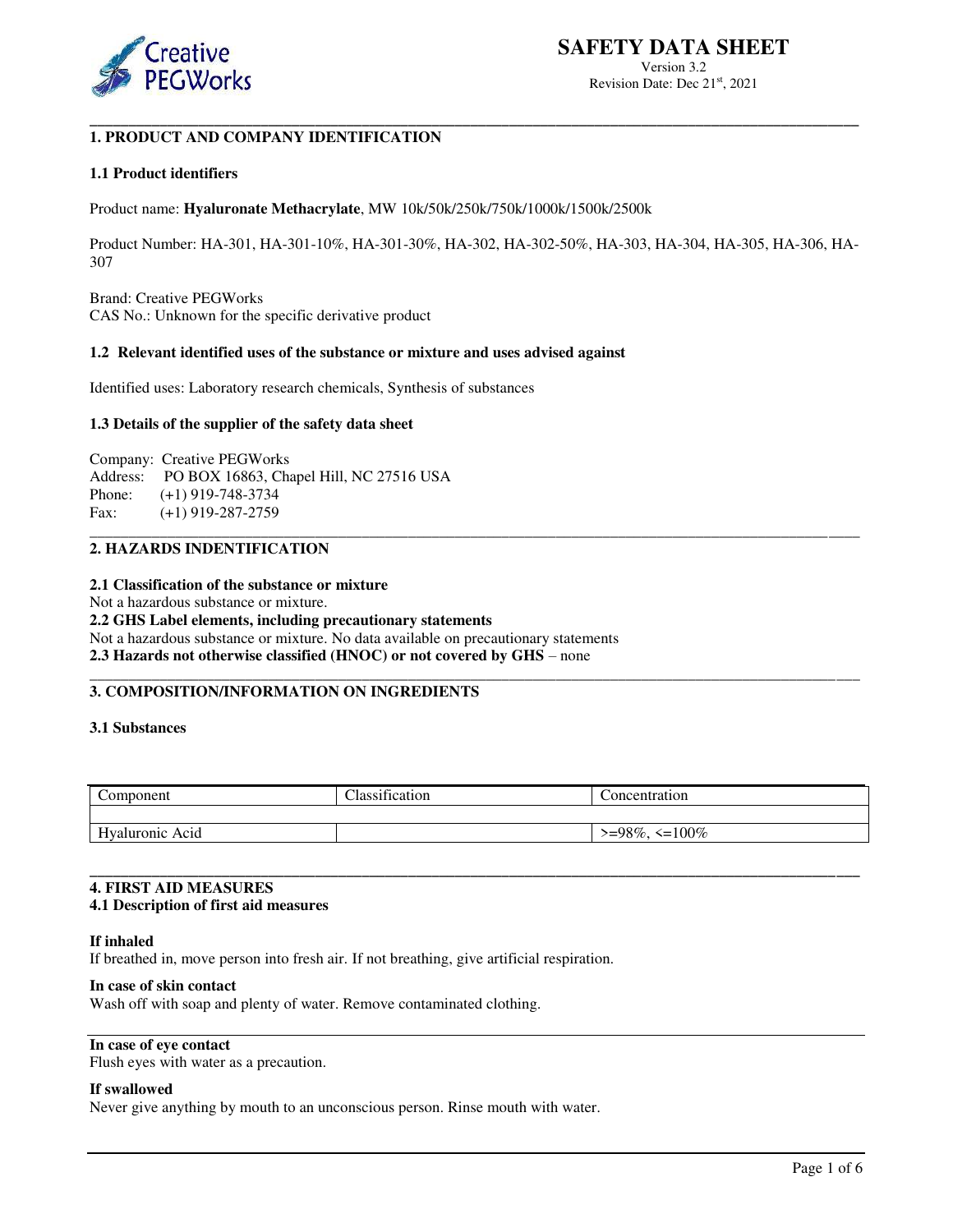

# **SAFETY DATA SHEET**

Version 3.2 Revision Date: Dec 21<sup>st</sup>, 2021

# **4.2 Most important symptoms and effects, both acute and delayed**

No data available. The most important known symptoms and effects may be described in the labeling (see section 2.2) and/or in section 11.

#### **4.3 Indication of any immediate medical attention and special treatment needed**

No data available

# **5. FIREFIGHTING MEASURES**

# **5.1 Extinguishing media**

# **Suitable extinguishing media**

Use water spray, alcohol-resistant foam, dry chemical or carbon dioxide.

#### **5.2 Special hazards arising from the substance or mixture**

No data available

#### **5.3 Advice for firefighters**

Wear self-contained breathing apparatus for firefighting if necessary.

#### **5.4 Further information**

No data available

# **6. ACCIDENTAL RELEASE MEASURES**

#### **6.1 Personal precautions, protective equipment and emergency procedures**

Avoid dust formation. Avoid breathing vapors, mist or gas. For personal protection see section 8.

# **6.2 Environmental precautions**

No special environmental precautions required.

#### **6.3 Methods and materials for containment and cleaning up**

Sweep up and shovel. Keep in suitable, closed containers for disposal.

#### **6.4 Reference to other sections**

For disposal see section 13.

# **7. HANDLING AND STORAGE**

### **7.1 Precautions for safe handling**

Further processing of solid materials may result in the formation of combustible dusts. The potential for combustible dust formation should be taken into consideration before additional processing occurs. Provide appropriate exhaust ventilation at places where dust is formed. For precautions see section 2.2.

\_\_\_\_\_\_\_\_\_\_\_\_\_\_\_\_\_\_\_\_\_\_\_\_\_\_\_\_\_\_\_\_\_\_\_\_\_\_\_\_\_\_\_\_\_\_\_\_\_\_\_\_\_\_\_\_\_\_\_\_\_\_\_\_\_\_\_\_\_\_\_\_\_\_\_\_\_\_\_\_\_\_\_\_\_\_\_\_\_\_\_\_\_\_\_\_\_\_

\_\_\_\_\_\_\_\_\_\_\_\_\_\_\_\_\_\_\_\_\_\_\_\_\_\_\_\_\_\_\_\_\_\_\_\_\_\_\_\_\_\_\_\_\_\_\_\_\_\_\_\_\_\_\_\_\_\_\_\_\_\_\_\_\_\_\_\_\_\_\_\_\_\_\_\_\_\_\_\_\_\_\_\_\_\_\_\_\_\_\_\_\_\_\_\_\_\_\_

\_\_\_\_\_\_\_\_\_\_\_\_\_\_\_\_\_\_\_\_\_\_\_\_\_\_\_\_\_\_\_\_\_\_\_\_\_\_\_\_\_\_\_\_\_\_\_\_\_\_\_\_\_\_\_\_\_\_\_\_\_\_\_\_\_\_\_\_\_\_\_\_\_\_\_\_\_\_\_\_\_\_\_\_\_\_\_\_\_\_\_\_\_\_\_\_

#### **7.2 Conditions for safe storage, including any incompatibilities**

Keep container tightly closed in a cool place. Storage class: Non Combustible Solids or Semi-solids.

#### **7.3 Specific end use(s)**

Apart from the uses mentioned in section 1.2 no other specific uses are stipulated

# **8. EXPOSURE CONTROLS/PERSONAL PROTECTION**

#### **8.1 Control parameters**

**Components with workplace control parameters**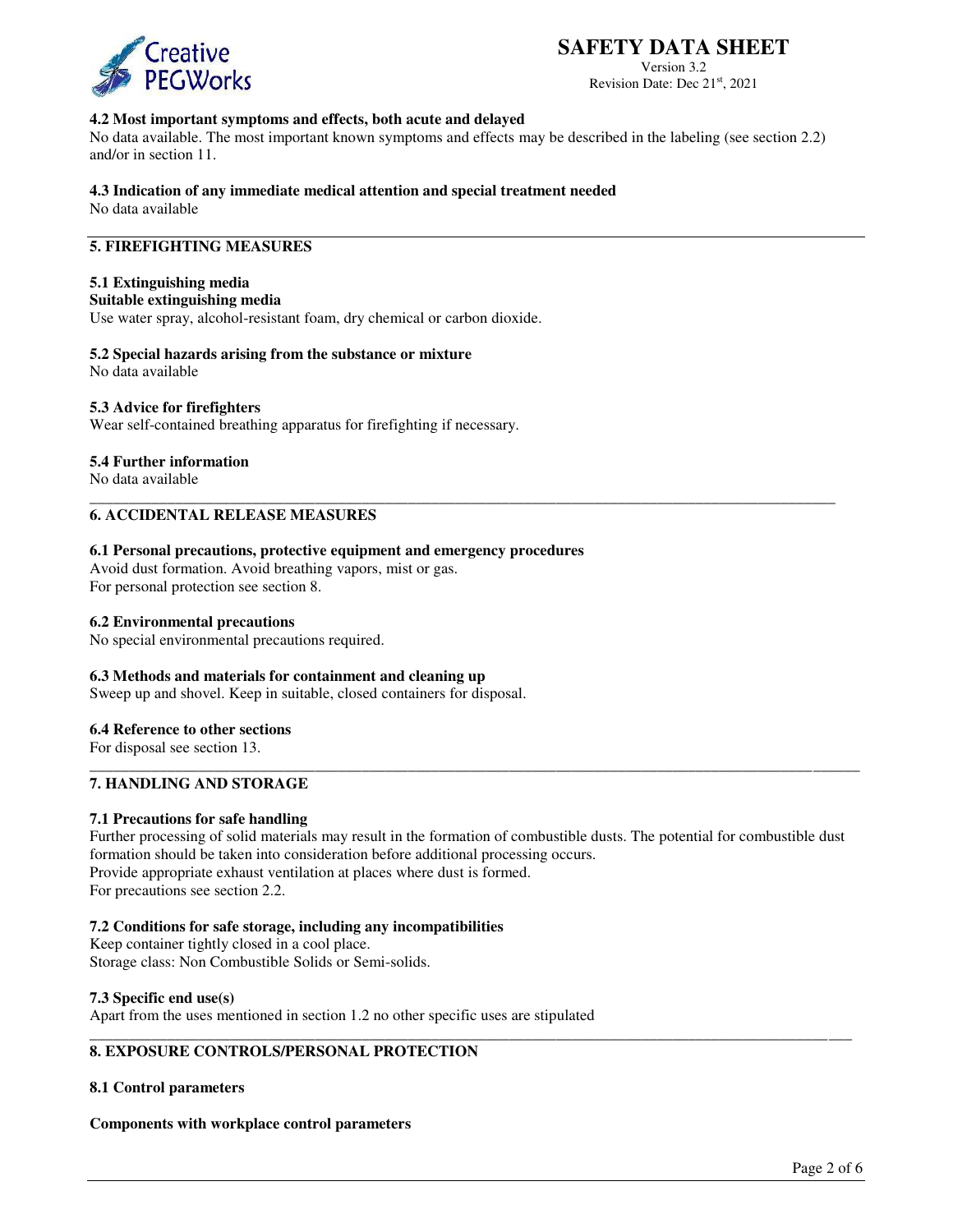

No data available for Hyaluronic Acid produces derivatives

# **8.2 Exposure controls**

**Appropriate engineering controls** 

General industrial hygiene practice

# **Personal protective equipment**

## **Eye/face protection**

Use equipment for eye protection tested and approved under appropriate government standards such as NIOSH (US) or EN 166 (EU).

# **Skin protection**

Handle with gloves. Gloves must be inspected prior to use. Use proper glove removal technique (without touching glove's outer surface) to avoid skin contact with this product. Dispose of contaminated gloves after use in accordance with applicable laws and good laboratory practices. Wash and dry hands.

Full contact Material: Nitrile rubber Minimum layer thickness: 0.11 mm Break through time: No data available

Splash contact Material: Nitrile rubber Minimum layer thickness: 0.11 mm Break through time: No data available

This recommendation is advisory only and must be evaluated by an industrial hygienist and safety officer familiar with the specific situation of anticipated use by our customers. It should not be construed as offering an approval for any specific use scenario.

#### **Body Protection**

Choose body protection in relation to its type, to the concentration and amount of dangerous substances, and to the specific work-place. The type of protective equipment must be selected according to the concentration and amount of the dangerous substance at the specific workplace.

#### **Respiratory protection**

Where protection from nuisance levels of dusts is desired, use type N95 (US) or type P1 (EN 143) dust masks. Use respirators and components tested and approved under appropriate government standards such as NIOSH (US) or CEN (EU).

\_\_\_\_\_\_\_\_\_\_\_\_\_\_\_\_\_\_\_\_\_\_\_\_\_\_\_\_\_\_\_\_\_\_\_\_\_\_\_\_\_\_\_\_\_\_\_\_\_\_\_\_\_\_\_\_\_\_\_\_\_\_\_\_\_\_\_\_\_\_\_\_\_\_\_\_\_\_\_\_\_\_\_\_\_\_\_\_\_\_\_\_\_\_\_\_\_\_

# **Control of environmental exposure**

No special environmental precautions required.

# **9: PHYSICAL AND CHEMICAL PROPERTIES**

#### **9.1 Information on basic physical and chemical properties**

| a) Appearance                              | Form: powder or semi-solid |
|--------------------------------------------|----------------------------|
|                                            | Color: white or off-white  |
| b) Odor                                    | No data available          |
| c) Odor Threshold                          | No data available          |
| $d$ ) pH                                   | No data available          |
| e) Melting point/freezing point            | No data available          |
| f) Initial boiling point and boiling range | No data available          |
| g) Flash point                             | No data available          |
| h) Evaporation rate                        | No data available          |

**SAFETY DATA SHEET**  Version 3.2 Revision Date: Dec 21<sup>st</sup>, 2021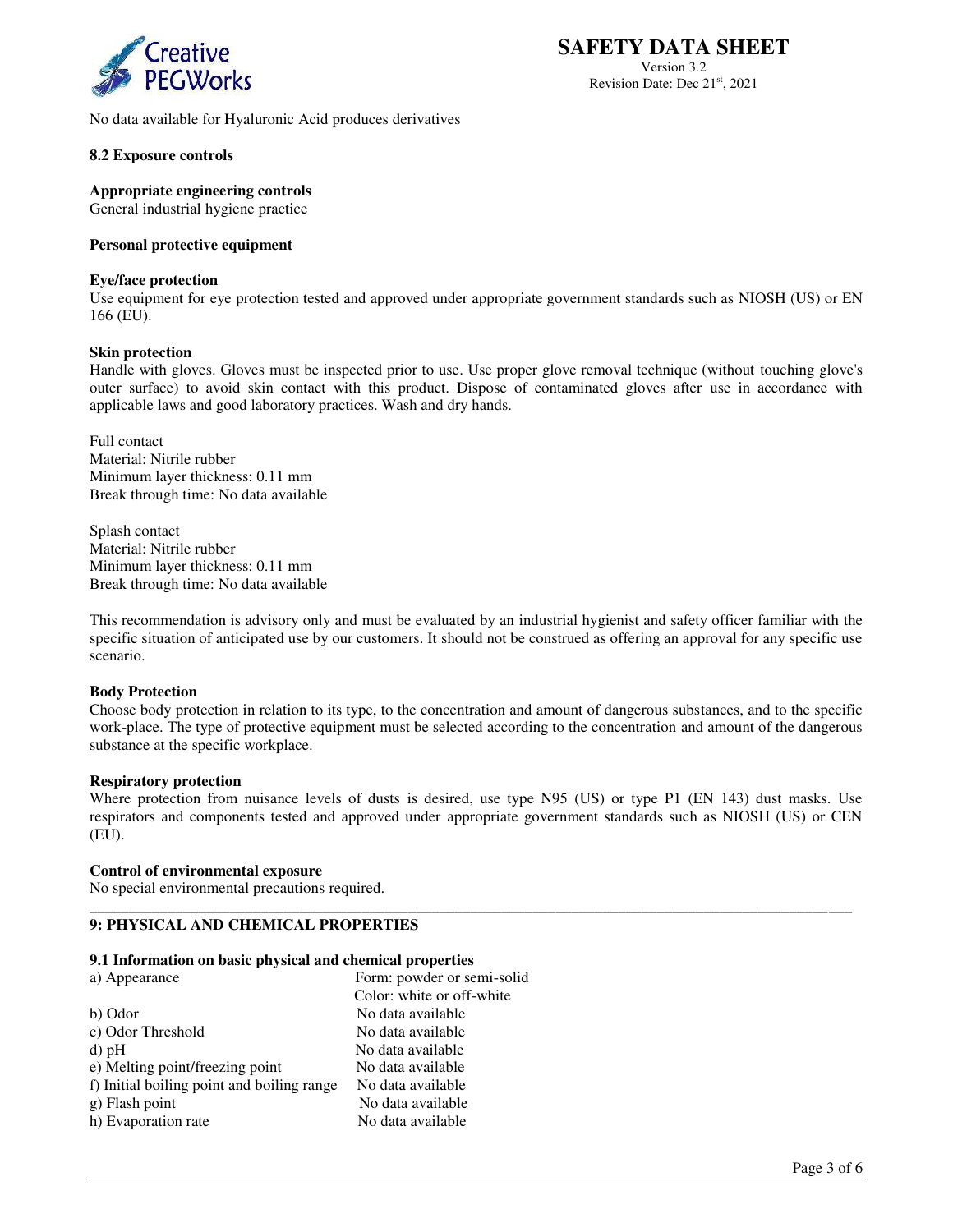

Version 3.2 Revision Date: Dec 21<sup>st</sup>, 2021

i) Flammability (solid, gas) No data available j) Flammability or explosive limits No data available<br>k) Vapor pressure No data available k) Vapor pressure l) Vapor density No data available m) Relative density 1.1-1.3 g/mL at 25 °C (77 °F) <br>n) Water solubility > 1.0 mg/mL n) Water solubility o) Partition coefficient: n-octanol/water No data available p) Auto-ignition temperature No data available q) Decomposition temperature No data available r) Viscosity No data available s) Explosive properties No data available<br>t) Oxidizing properties No data available t) Oxidizing properties

\_\_\_\_\_\_\_\_\_\_\_\_\_\_\_\_\_\_\_\_\_\_\_\_\_\_\_\_\_\_\_\_\_\_\_\_\_\_\_\_\_\_\_\_\_\_\_\_\_\_\_\_\_\_\_\_\_\_\_\_\_\_\_\_\_\_\_\_\_\_\_\_\_\_\_\_\_\_\_\_\_\_\_\_\_\_\_\_\_\_\_\_\_\_\_\_\_\_\_

\_\_\_\_\_\_\_\_\_\_\_\_\_\_\_\_\_\_\_\_\_\_\_\_\_\_\_\_\_\_\_\_\_\_\_\_\_\_\_\_\_\_\_\_\_\_\_\_\_\_\_\_\_\_\_\_\_\_\_\_\_\_\_\_\_\_\_\_\_\_\_\_\_\_\_\_\_\_\_\_\_\_\_\_\_\_\_\_\_\_\_\_\_\_\_\_

# **9.2 Other safety information**

No data available

# **10. STABILITY AND REACTIVITY**

#### **10.1 Reactivity**

No data available

#### **10.2 Chemical stability**

Stable under recommended storage conditions

# **10.3 Possibility of hazardous reactions**

No data available

# **10.4 Conditions to avoid**

No data available

#### **10.5 Incompatible materials**

Strong acids, Strong bases, Strong oxidizing agents

## **10.6 Hazardous decomposition products**

Hazardous decomposition products formed under fire conditions. - Carbon oxides Other decomposition products - No data available In the event of fire: see section 5

## **11. TOXICOLOGICAL INFORMATION**

# **NO DATA AVAILABLE FOR THIS POLYSACCHARIDE DERIVATIVE PRODUCT.**

# **Information on toxicological effects**

**Acute toxicity**  No data available Inhalation: No data available Dermal: No data available

# **Skin corrosion/irritation**

No data available **Serious eye damage/eye irritation** No data available **Respiratory or skin sensitization**  No data available **Germ cell mutagenicity**  No data available **Carcinogenicity**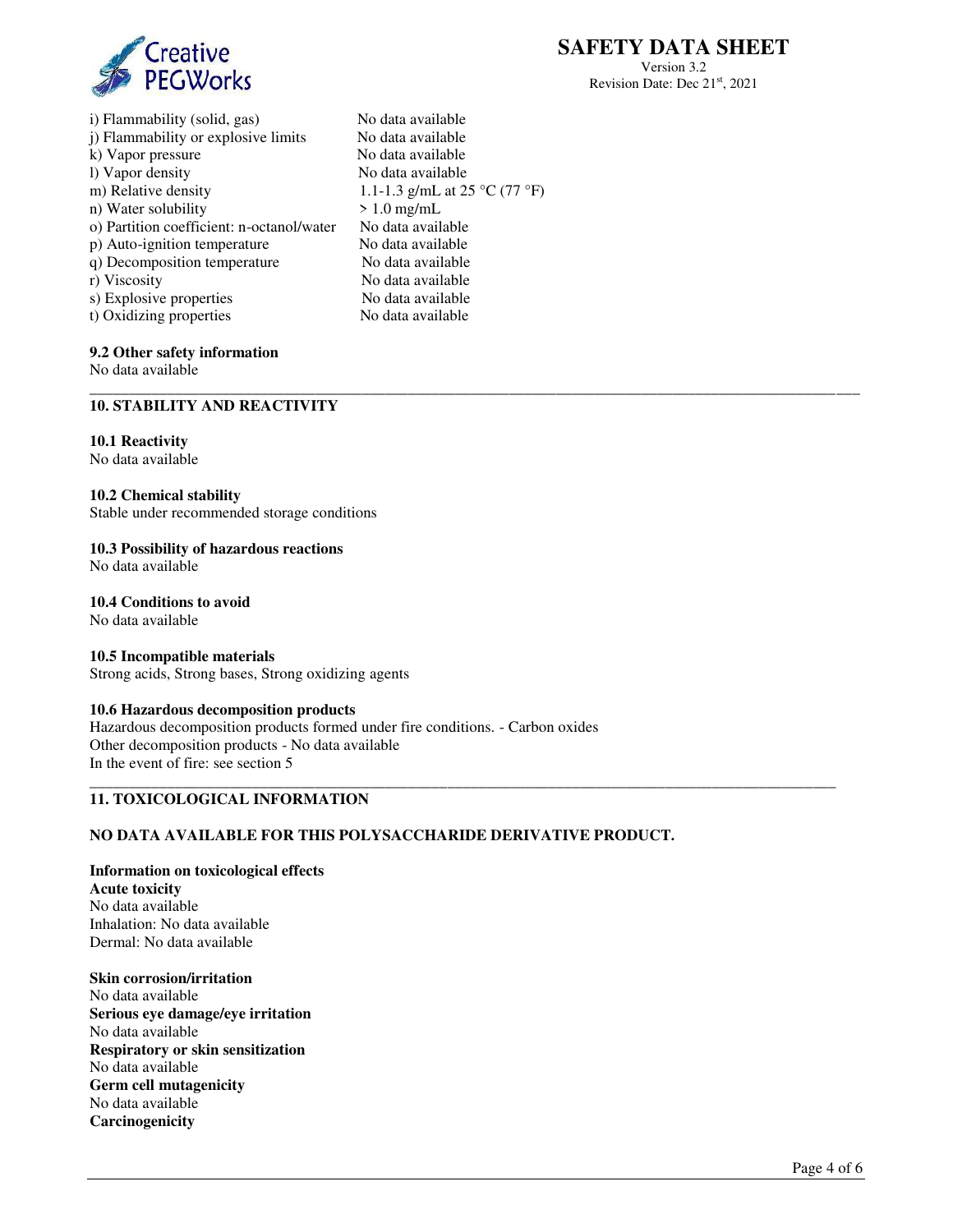

Version 3.2 Revision Date: Dec 21<sup>st</sup>, 2021

No data available **Reproductive toxicity** No data available **Specific target organ toxicity - single exposure** No data available **Specific target organ toxicity - repeated exposure**  No data available **Aspiration hazard** No data available **Additional Information**  RTECS: Not available To the best of our knowledge, the chemical, physical, and toxicological properties have not been thoroughly investigated \_\_\_\_\_\_\_\_\_\_\_\_\_\_\_\_\_\_\_\_\_\_\_\_\_\_\_\_\_\_\_\_\_\_\_\_\_\_\_\_\_\_\_\_\_\_\_\_\_\_\_\_\_\_\_\_\_\_\_\_\_\_\_\_\_\_\_\_\_\_\_\_\_\_\_\_\_\_\_\_\_\_\_\_\_\_\_\_\_\_\_\_\_\_\_\_\_\_\_

# **12. ECOLOGICAL INFORMATION**

**12.1 Toxicity**  No data available

**12.2 Persistence and degradability**  No data available

**12.3 Bioaccumulative potential**  No data available

**12.4 Mobility in soil**  No data available

# **12.5 Results of PBT and vPvB assessment**

PBT/vPvB assessment not available as chemical safety assessment not required/not conducted

#### **12.6 Other adverse effects**  No data available

#### \_\_\_\_\_\_\_\_\_\_\_\_\_\_\_\_\_\_\_\_\_\_\_\_\_\_\_\_\_\_\_\_\_\_\_\_\_\_\_\_\_\_\_\_\_\_\_\_\_\_\_\_\_\_\_\_\_\_\_\_\_\_\_\_\_\_\_\_\_\_\_\_\_\_\_\_\_\_\_\_\_\_\_\_\_\_\_\_\_\_\_\_\_\_\_\_\_\_\_ **13. DISPOSAL CONSIDERATIONS**

**13.1 Waste treatment methods Product**  Offer surplus and non-recyclable solutions to a licensed disposal company. **Contaminated packaging**  Dispose of as unused product. \_\_\_\_\_\_\_\_\_\_\_\_\_\_\_\_\_\_\_\_\_\_\_\_\_\_\_\_\_\_\_\_\_\_\_\_\_\_\_\_\_\_\_\_\_\_\_\_\_\_\_\_\_\_\_\_\_\_\_\_\_\_\_\_\_\_\_\_\_\_\_\_\_\_\_\_\_\_\_\_\_\_\_\_\_\_\_\_\_\_\_\_\_\_\_\_\_\_\_

# **14. TRANSPORT INFORMATION**

# **NO DATA AVAILABLE FOR THIS POLYSACCHARIDE DERIVATIVE PRODUCT.**

\_\_\_\_\_\_\_\_\_\_\_\_\_\_\_\_\_\_\_\_\_\_\_\_\_\_\_\_\_\_\_\_\_\_\_\_\_\_\_\_\_\_\_\_\_\_\_\_\_\_\_\_\_\_\_\_\_\_\_\_\_\_\_\_\_\_\_\_\_\_\_\_\_\_\_\_\_\_\_\_\_\_\_\_\_\_\_\_\_\_\_\_\_\_\_\_\_\_\_

**DOT (US)**  Not dangerous goods **IMDG**  Not dangerous goods **IATA**  Not dangerous goods

**15. REGULATORY INFORMATION SARA 302 Components**